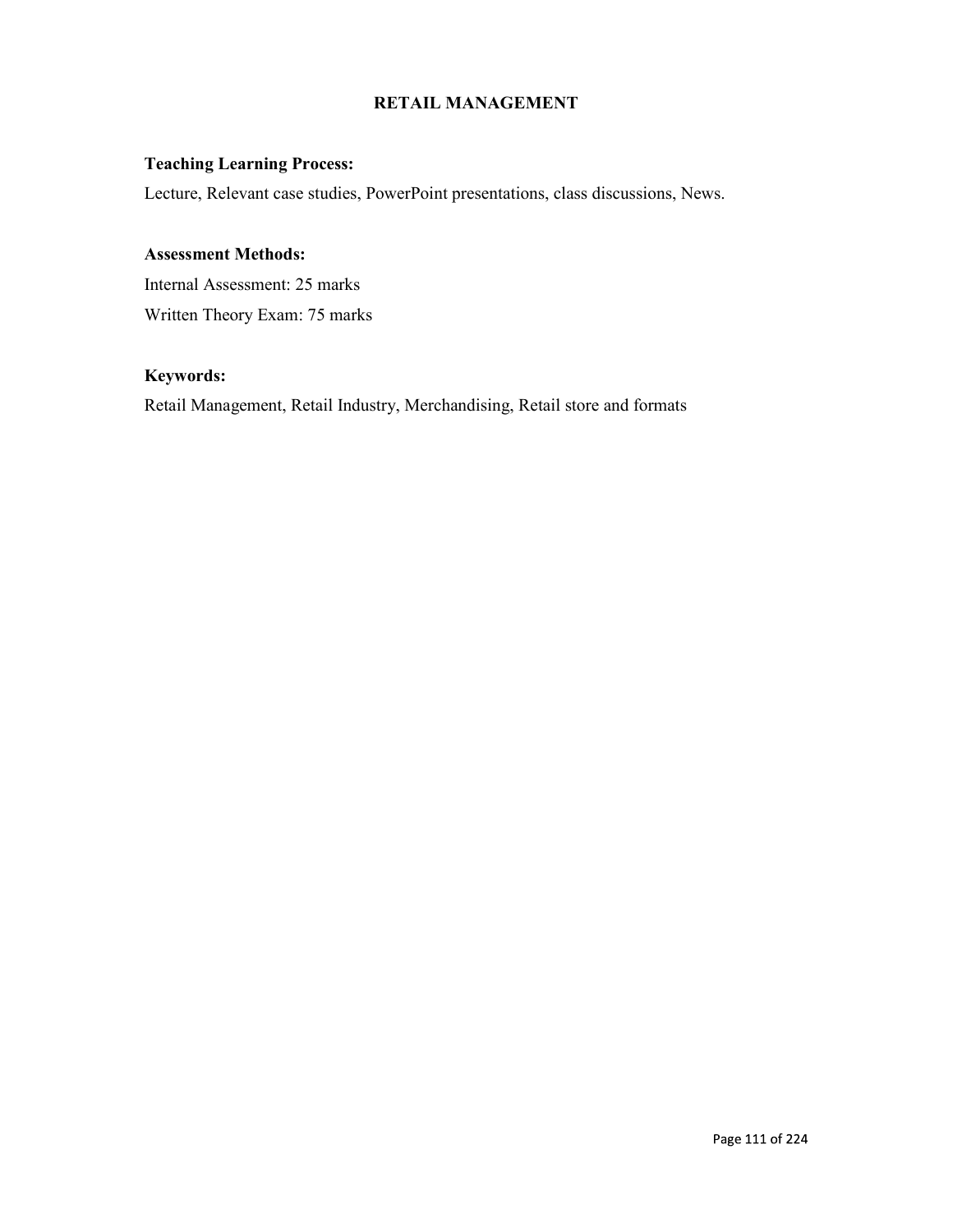# DSE II: MDM 604: ADVERTISING AND BRAND MANAGEMENT

## Course Objective:

To equip the students with the nature, purpose & complex constructions in the planning and execution of a successful advertising program. The course will expose student to issues in brand management, faced by firms operating in competitive markets.

## Learning Outcomes:

- To understanding the nature, role, and importance of brand management and advertising in marketing strategy
- To understanding effective design and implementation of advertising strategies
- To present a general understanding of content, structure, and appeal of advertisements
- To understanding ethical challenges related to responsible management of advertising and brand strategy

### Course Contents:

# Unit I (2 Weeks)

## Introduction to advertising and marketing communication:

Advertising need  $\&$  importance; growth of modern advertising; advertising  $\&$  the marketing mix; types  $\&$  classification of advertisement; social  $\&$  economic aspects of advertising; Marketing communication models- AIDA, hierarchy of effect, innovation adoption model; Planning framework of promotional strategy.

## References:

Batra, R., Myers, J.G., Aaker, D.A. Advertising Management. Prentice Hall. [ Chapter 1 and 19]

Kazmi, S.H.H and Batra, S. Advertising and Sales Promotion Management. Excel Books [ Chapter 1,2,3,4,5,6,7and 8]

# Unit II (4 Weeks)

How advertising works:<br>Exposure, salience, familiarity, low involvement, central route & peripheral route & cognitive learning; Associating feelings with a brand; creating copy strategies- Rational & emotional approaches; FCB Grid and Elaboration Likelihood model; selection of an endorser; creative strategy & style- brand image, execution, USP, common touch & entertainment; message design strategy; format & formulae for presentation of appeals (slice of life, testimonials, etc);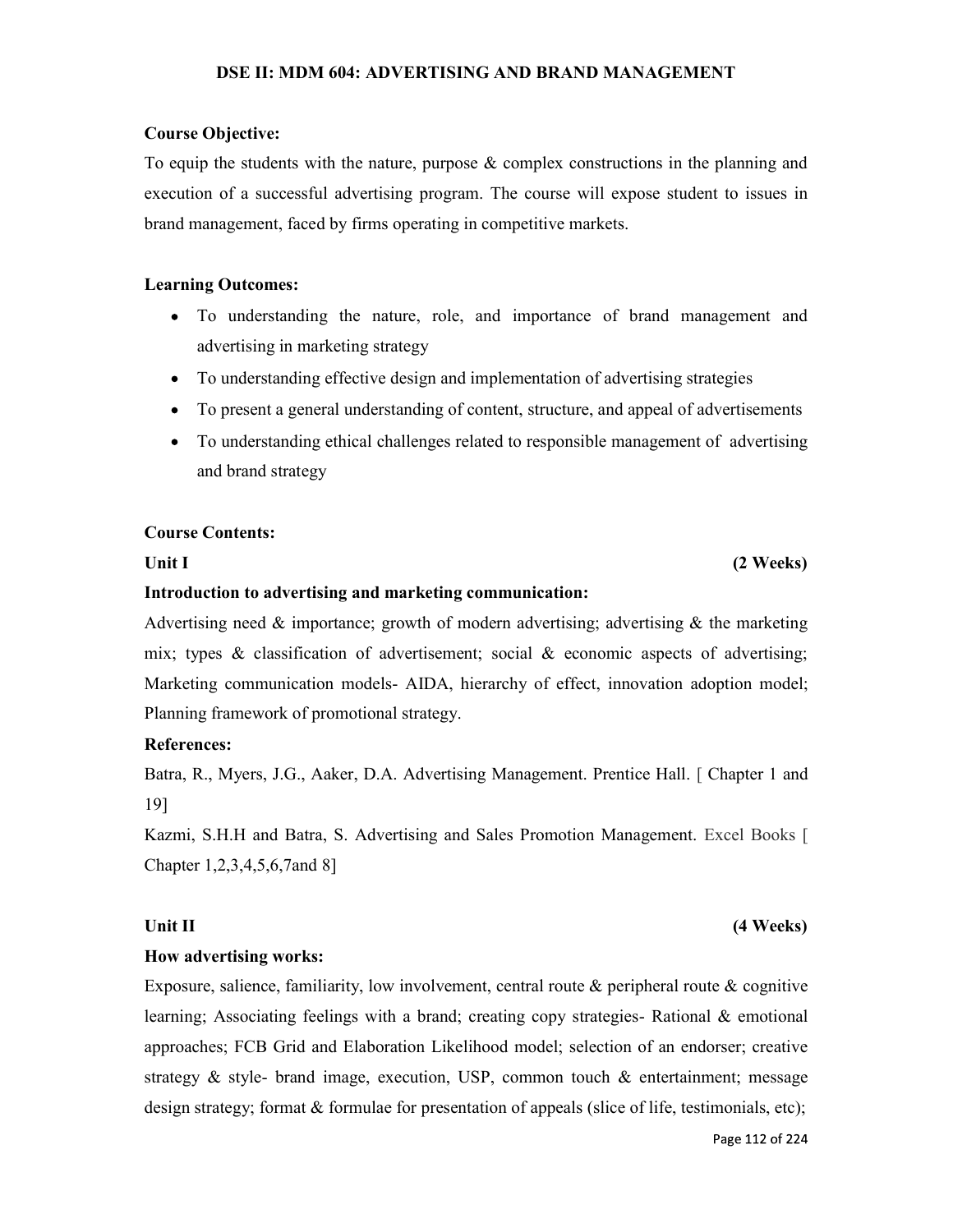# ADVERTISING AND BRAND MANAGEMENT

different types of copy; art & layout of an advertisement- principles of design, layout stages, difference in designing of television, audio & print advertisement

## References:

Batra, R., Myers, J.G., Aaker, D.A. Advertising Management. Prentice Hall. [ Chapter 5,6,7,9,10,12 and 13]

Kazmi, S.H.H and Batra, S. Advertising and Sales Promotion Management. Excel Books [ Chapter 10 and 11]

# Unit III (2 Weeks)

Media planning and scheduling:<br>Introduction to broadcast & non -broadcast media; Budgeting decision rule- percentage of sales method, objective to task method, competitive parity, & all you can afford; Key factors influencing media planning; Media decisions- media class, media vehicle & media option; Scheduling- flighting, pulsing, & continuous

## References:

Batra, R., Myers, J.G., Aaker, D.A. Advertising Management. Prentice Hall. [ Chapter 16 and 17]

Kazmi, S.H.H and Batra, S. Advertising and Sales Promotion Management. Excel Books [ Chapter 14,15,16 and 17]

# Unit IV (1 Week)

**Management of sales promotion:**<br>Importance  $\&$  need for sales promotion; planning for consumer schemes  $\&$  contests; different types of consumer schemes.

## References:

Kazmi, S.H.H and Batra, S. Advertising and Sales Promotion Management. Excel Books [Chapter 22, 23 and 24]

## Unit V  $(3 \text{ weeks})$

Brand Management:<br>Concept of a brand; brand evolution; branding challenges and opportunities; brand elements; brand resonance pyramid; introduction to strategic brand management process; brand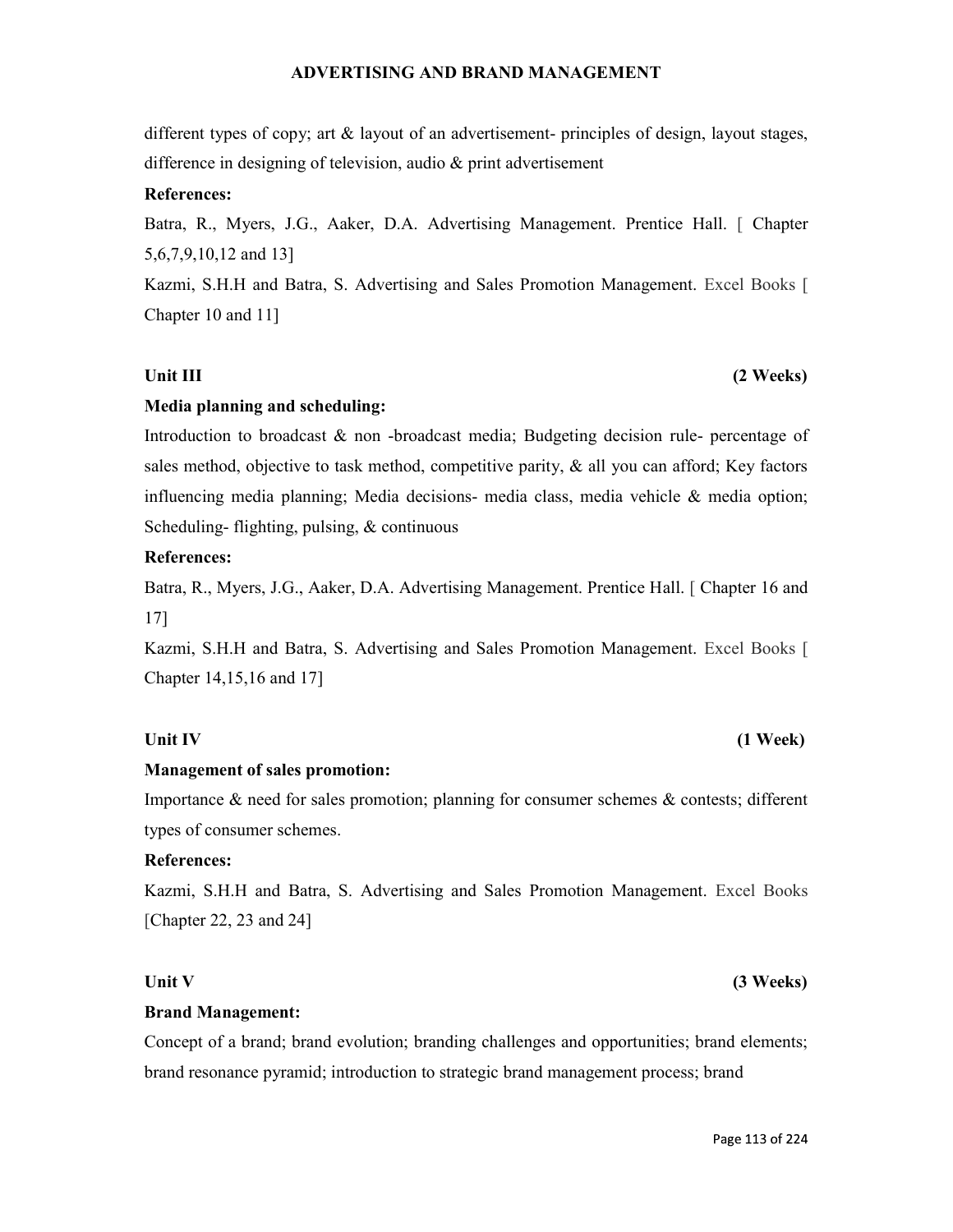# ADVERTISING AND BRAND MANAGEMENT

positioning strategies; brand extension; brand hierarchy-Kapfrer. Brand equity; brand personality.

# References:

Kazmi, S.H.H and Batra, S. Advertising and Sales Promotion Management. Excel Books [Chapter 11and 12]

Keller, K.L., Parameswaran, A.M.G. and Jacob, I. Strategic Brand Management: Building, Measuring and Managing Brand Equity. Pearson Education India.[Chapter 1,2,3,4,7,11, and 13]

# Textbooks:

- 1. Batra, R., Myers, J.G., Aaker, D.A. Advertising Management. Prentice Hall.
- 2. Chunawalla S.A. Advertising and Sales Promotion Management. Himalaya Publishing House.
- 3. Kazmi, S.H.H and Batra, S. Advertising and Sales Promotion Management. Excel Books.

## Additional Readings:

1. Keller, K.L., Parameswaran, A.M.G. and Jacob, I. Strategic Brand Management: Building, Measuring and Managing Brand Equity. Pearson Education India.

## Note: Latest edition of the books will be used

## Teaching - Learning Process:

The teaching pedagogy is student/learner centric with a focus on developing application to real world situations by using case studies, field based learning and projects, class presentations. Students will be encouraged to acquire knowledge through a combination of lectures, tutorials supported by textbooks and e learning resources.

## Assessment Methods:

A variety of assessment methods will be used. To facilitate continuous evaluation a combination of: time-constrained examinations; closed-book and open-book tests; problem based assignments; individual/ group project repots; presentations and any other pedagogic approaches as per the context and relevancy to the course.